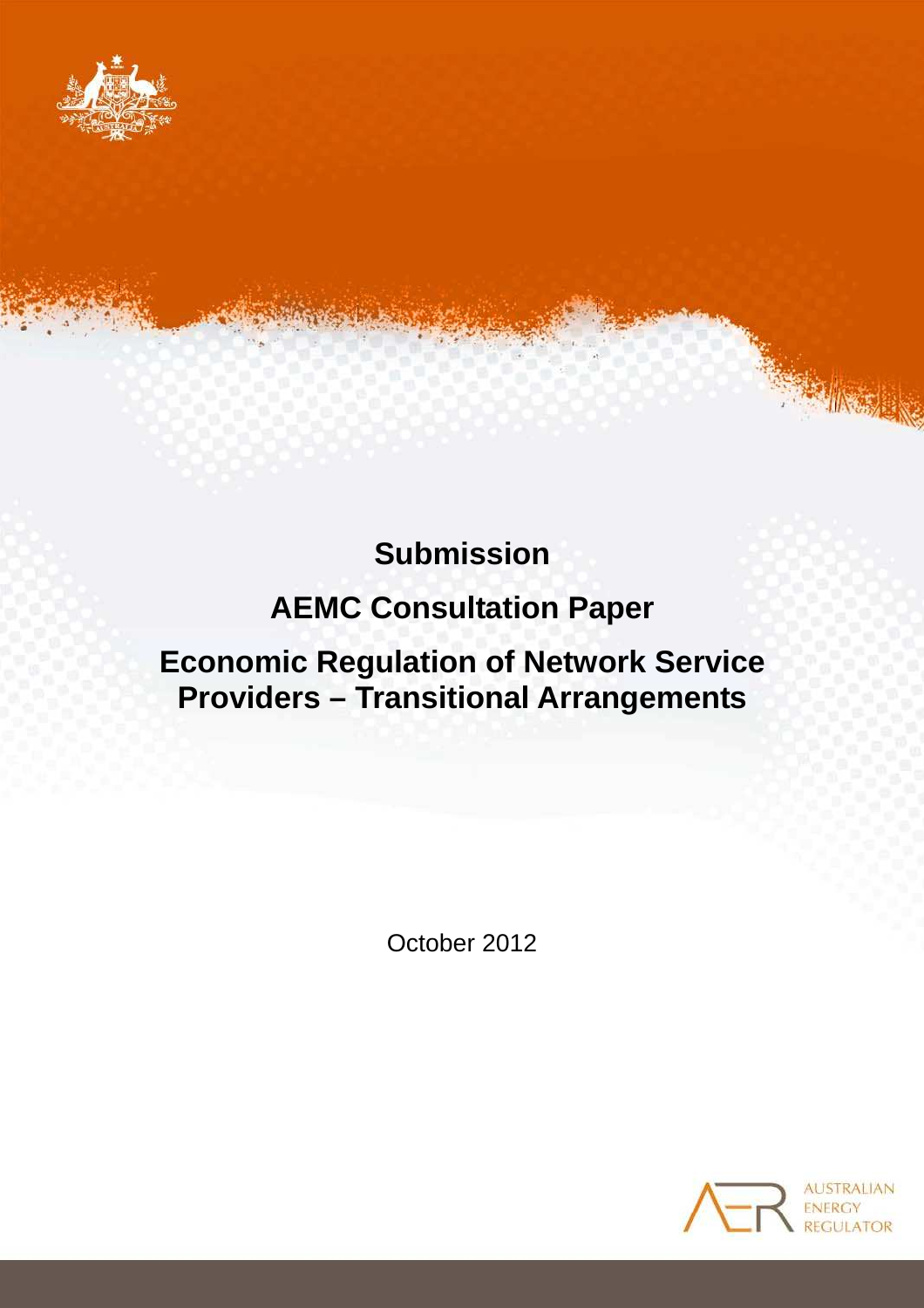#### **Overview**

The Australian Energy Regulator (AER) welcomes the opportunity to respond to the Australian Energy Markets Commission (AEMC) consultation paper and draft rules on transitional arrangements for the AEMC's draft Chapter 6 and 6A Rules.

AER staff have undertaken discussions with stakeholders on alternative models that could be used to transition NSPs to the new economic regulatory framework. As far as has been possible, this submission seeks to bring together a consolidated approach following constructive engagement across the industry.

Section 1 of this submission considers the AER's high level objectives for transitional arrangements and the extent to which the AEMC's proposal meets those objectives.

Section 2 outlines the AER's preferred transitional model. In summary, this involves:

- Most of the upcoming round of revenue determinations being delayed by one year but the next (full) regulatory control period would commence as scheduled instead of there being a separate 12 month transitional regulatory control period.
- **Transitional rules would provide a mechanism for setting first year revenue (a placeholder** revenue) that can then be trued-up over the remaining years of the regulatory control period when the final determination is made.
- The process of establishing the placeholder revenue, including consulting with stakeholders, should be as streamlined as possible, in recognition of the true-up that will follow.
- The aim of this process is to establish a placeholder revenue that moves prices in a direction likely to be consistent with the full regulatory determination process without undue price shocks for consumers, rather than to determine first year revenue with a level of precision.
- The new Rules, AER Guidelines and the Framework and Approach process would be used as a guide to estimating the placeholder revenue. The new regulatory framework would be used for the determination of the trued-up revenue for the full five years.

Further detail on this transitional model is contained in section 2. That section also describes why the AER considers that this model is preferable to other suggestions that have been raised in discussions on transitional arrangements to date.

Section 3 of this submission includes proposed treatment of a number of auxiliary matters for the first year of the transitional regulatory control period.

Section 4 outlines some areas where the transitional arrangements could provide flexibility to optimise the reset schedule.

The AER welcomes the AEMC's consultative approach to the transitional arrangements. The AER considers that the model proposed in this submission represents the best solution available having taken into account industry comments to date. The AER is willing to further discuss the issues raised in this submission with the AEMC if this would be of assistance.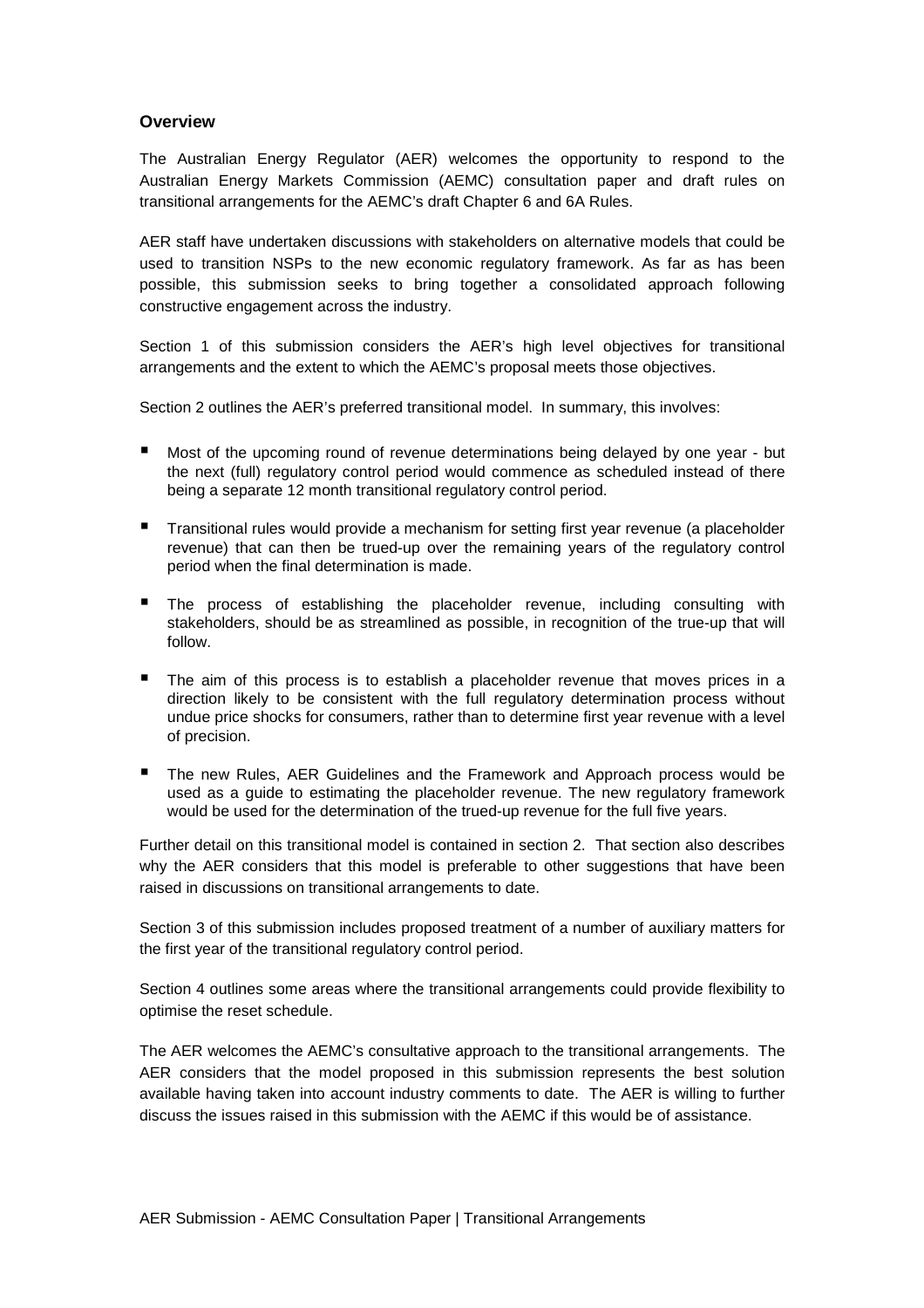#### **Table of contents**

| 1            |     |                                                                    |  |
|--------------|-----|--------------------------------------------------------------------|--|
|              | 1.1 |                                                                    |  |
|              | 1.2 |                                                                    |  |
|              | 1.3 |                                                                    |  |
| $\mathbf{2}$ |     |                                                                    |  |
|              | 2.1 |                                                                    |  |
|              | 2.2 |                                                                    |  |
| 3            |     |                                                                    |  |
|              | 3.1 |                                                                    |  |
|              | 3.2 |                                                                    |  |
|              | 3.3 |                                                                    |  |
|              | 3.4 |                                                                    |  |
| 4            |     |                                                                    |  |
|              | 4.1 | Flexibility to adjust the length of regulatory control periods  13 |  |
|              | 4.2 |                                                                    |  |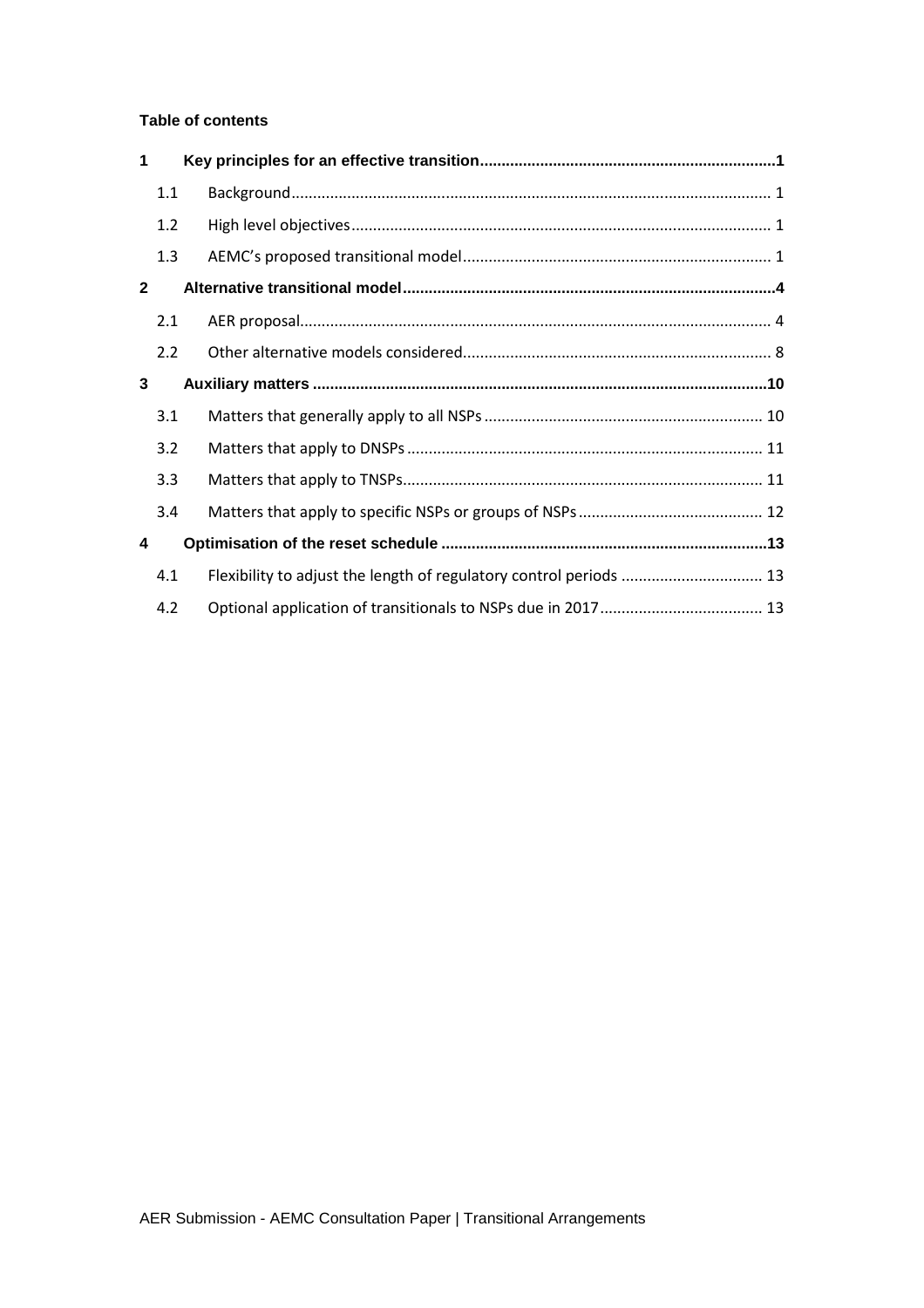## **1 Key principles for an effective transition**

## **1.1 Background**

On 14 September 2012, the AEMC issued a consultation paper on the transitional arrangements that would be required to implement the draft Chapter 6 and 6A Rules. The AER welcomes the opportunity to provide this submission on the AEMC's consultation paper and associated draft transitional rules.

In the consultation paper, and at the public forum held on 26 September, the AEMC indicated that it was open to alternative suggestions for transitional arrangements, and encouraged parties to engage with each other in developing transitional arrangements that could achieve the objectives outlined by the AEMC in a simpler way.

AER staff have undertaken discussions with stakeholders on alternative models that could be used to transition distributors to the new economic regulatory framework. As far as has been possible, this submission seeks to bring together a consolidated approach following constructive engagement across the industry.

## **1.2 High level objectives**

The AER has considered the transitional arrangements proposed by the AEMC against the following high level objectives:

- As much of the new rules as possible should apply to the upcoming round of determinations
- **There is a need for time to develop new guidelines and schemes under the new rules**
- There is a need to avoid congestion of reset work and framework development work
- Transitional arrangements should be as simple as possible
- There is a need to take into account revenue smoothing requirements, including the need to avoid undue price shocks for consumers.

## **1.3 AEMC's proposed transitional model**

The AER broadly welcomes the direction of the transitional arrangements proposed by the AEMC as it seeks to achieve many of the high level objectives articulated above. That said the AER has been exploring alternative arrangements with stakeholders that that could better meet the objectives set out by both the AEMC and the AER.

#### **1.3.1 Key benefits of the AEMC model**

The AEMC consultation paper outlines that most of the upcoming round of revenue determinations would be delayed by one year, with a transitional determination required to set revenue for the 12 month interim period.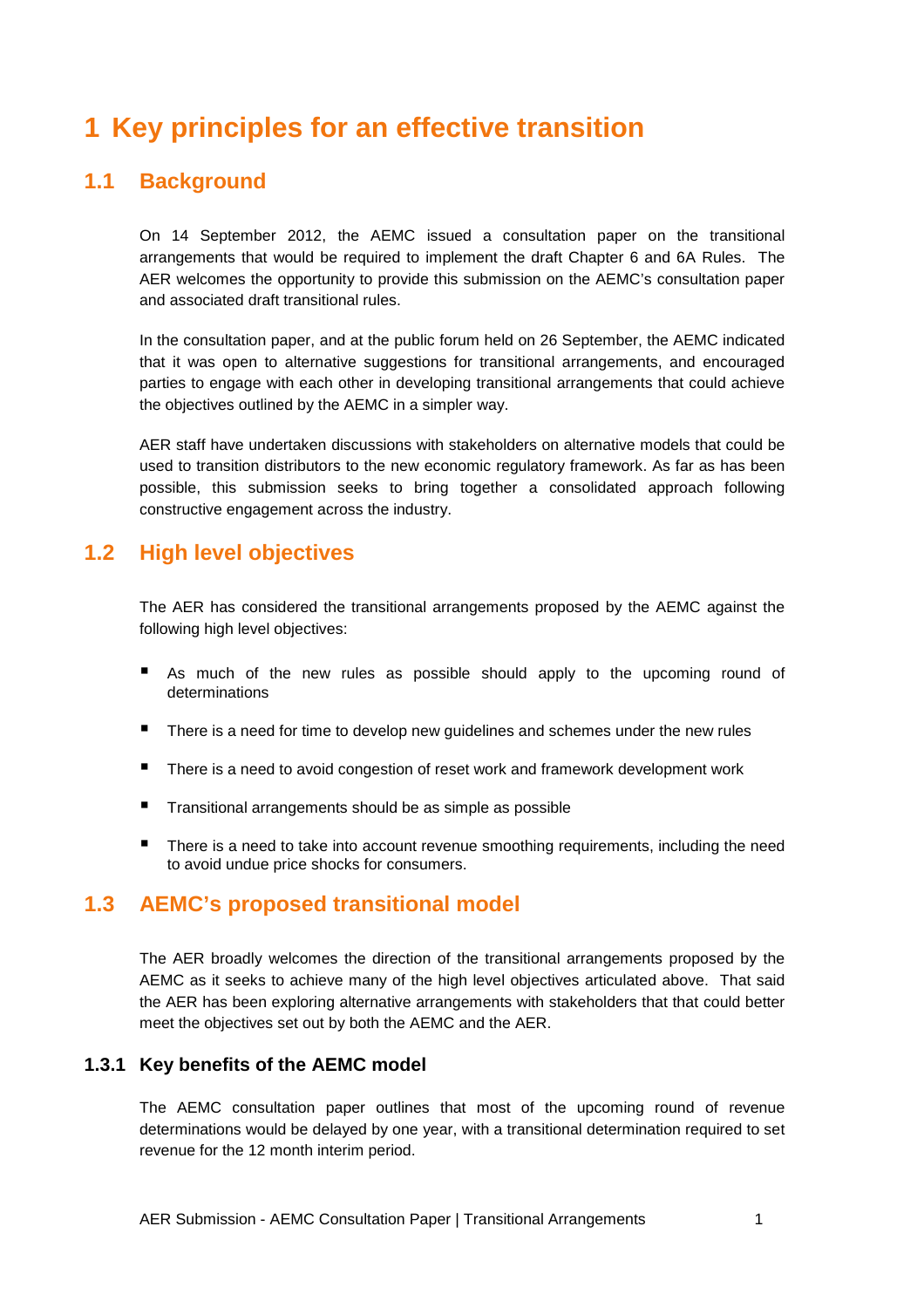The AER agrees that it is necessary to delay most of the upcoming round of revenue determinations by one year<sup>1</sup>. This allows the new rules to apply to the upcoming round of determinations while leaving time for the AER and other stakeholders to participate in the development of the guidelines that are required under the new framework. Delaying businesses due in 2014, 2015, 2016 and 2017, rather than only those due in 2014, is necessary to avoid the creation of congestion in the reset timetable. If only the timing of initial resets was pushed back, the number of overlapping determination processes in electricity and gas, would make it difficult for businesses and other parties such as consultants to manage. Most importantly it would also inhibit other stakeholders such as consumers from effectively participating in these processes. For the reason outlined above, it is generally necessary to delay businesses due in 2017, however, Section 4 proposes some flexibility as to whether all of these businesses would be subject to a delay given possible changes to optimise the reset timetable. The AER has not yet finalised its position as to the appropriate transitional arrangements for SP AusNet transmission's next determination, which is due to come into effect from 1 April 2014. AER staff will continue to work with the AEMC and SP AusNet to determine whether a reasonable option exists that would achieve the general principle that the new framework should apply as soon as is possible.

Given a 12 month delay to most of the next round of resets is considered both necessary and appropriate, the question then turns to how to establish prices in the intervening period.

The AEMC proposal requires a nine month determination process to determine the prices that would apply for the 12 month period. Under the AEMC proposal that determination would apply for a separate transitional regulatory control period of 12 months, which would then be followed by a full determination process for the next five year regulatory control period.

While the AER accepts that this approach to setting prices for the 12 month period would achieve a transition to the new rules, the AER and other stakeholders have identified some issues with this process and have been working on alternative arrangements to achieve the underlying objectives in a simpler and more flexible way.

#### **1.3.2 Scope for streamlining the transitional determination**

 $\overline{a}$ 

In consultations with stakeholders, two main aspects of the model proposed by AEMC have been identified that could be streamlined.

First, the requirement for two determinations and two separate regulatory periods (and in particular the separate one year transitional regulatory control period) makes the transition from the old rules to the new rules potentially complex. In particular:

- A one year regulatory control period may create potential volatility in the price path, because any changes in revenue would need to be reflected within the year, rather than smoothed over a five year regulatory control period.
- Two separate determinations mean two different averaging periods for the cost of capital which creates additional complexity, including making it more difficult for businesses to manage their debt arrangements.

<sup>&</sup>lt;sup>1</sup> Exceptions are those not delayed as part of the AEMC's transitional proposal (ElectraNet and interconnectors) as well as businesses due in 2017 that agree with the AER that the delay is not required – see section 4. The AER is yet to finalise its position on SP AusNet transmission.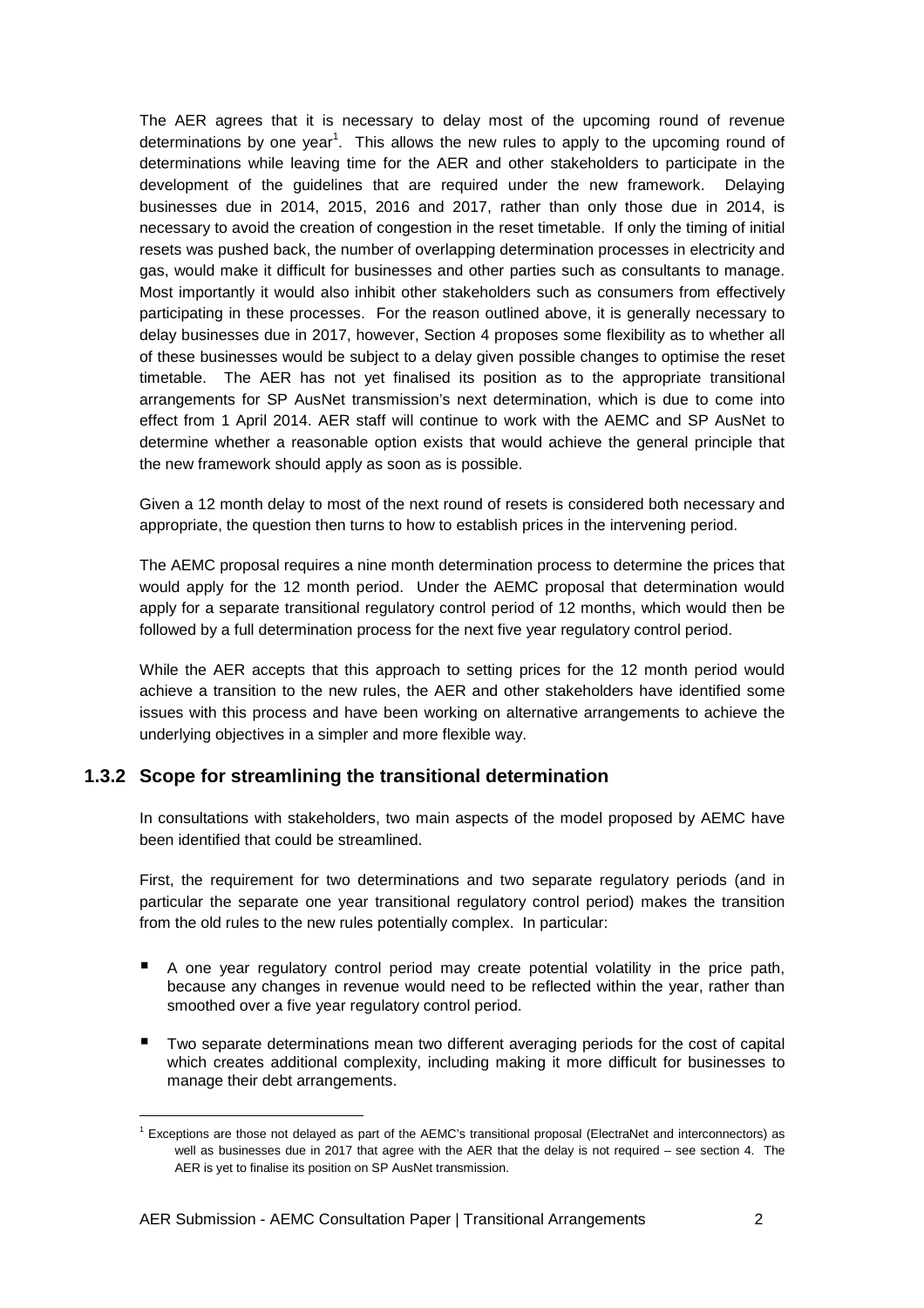Secondly, the arrangements for making a determination for the 12 month transitional period involve substantial engagement from the AER and businesses, at a time when parties would be focused on the development of key parts of the new framework. The determination process for setting one year of revenue is not dissimilar to a full determination process and would require significant resources from all parties. It may be possible to streamline these arrangements.

The AER considers that the priority in the transition period is the development of the new framework and the next round of 'full' regulatory determinations. Therefore, it has been engaging with businesses to see if it is possible to develop an alternative transitional model that achieves the AEMC's and the AER's objectives in a simpler way. The AER considers that the alternative model discussed below could satisfy the key objectives.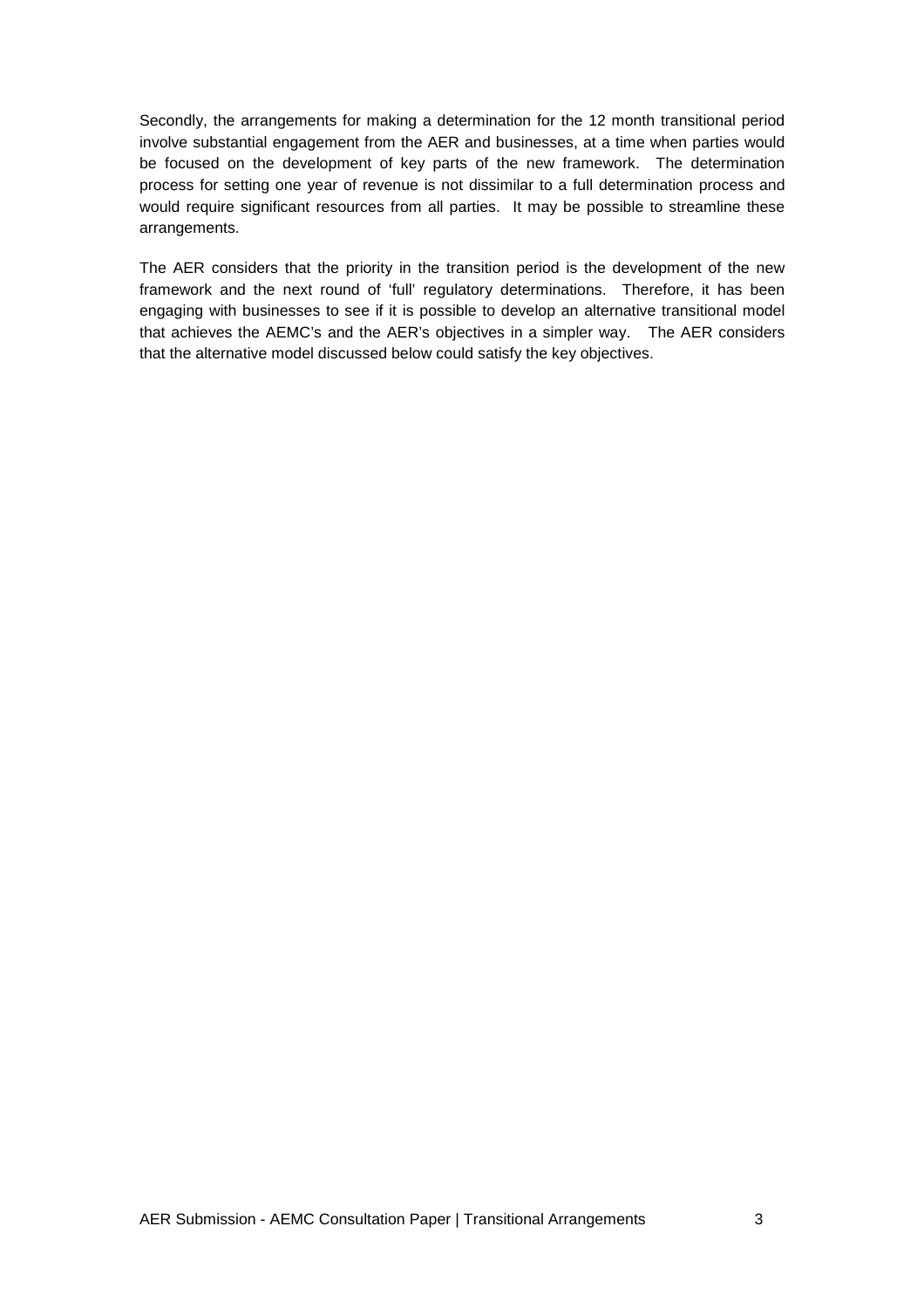## **2 Alternative transitional model**

The AER has developed the following model in consultation with NSPs. Initially, the AER held discussions with TransGrid and Transend on the basis of a proposal that was outlined by TransGrid at the public forum on 26 September. After some further development, TransGrid submitted a paper to the AEMC outlining that model, which the AEMC has published.

The model outlined below is the result of further discussions with a wide range of DNSPs and TNSPs (and with the AEMC) on the model originally proposed by TransGrid. The AER has attempted to take into account the views of NSPs in the development of this proposal and feels that it has addressed the issues raised during the consultation period. While there will be some matters where views differ between different NSPs, the AER considers this to be a comprehensive proposal that is preferable to the arrangements outlined by the AEMC and is likely to be acceptable to industry.

This section outlines key features of the proposed transitional model. Section 3 contains further information on auxiliary matters that need to be dealt with in the transition, including some that are specific to an NSP or a group of NSPs.

## **2.1 AER proposal**

It is proposed that the next full (5 year) regulatory control period commence on its current schedule, but that the associated determination be delayed 12 months. A transitional decision would be required to establish revenue in the first 12 months, with that revenue being subject to a true-up mechanism when the determination is made 12 months later.

A key question then is how to establish prices in the intervening 12 month period.

The AER considers that it is desirable for the arrangements to establish transitional smoothed revenue that reflects and/or supports:

- the incorporation of as much of the new rules as possible, including having regard to the new rate of return guidelines from the start of the next regulatory control period;
- a revenue estimate for the first year of the regulatory control period that is consistent with the smoothed revenue that is likely to be determined through the delayed full regulatory determination process;
- a medium term price path that seeks to manage price and cash flow volatility over the regulatory period; and
- stakeholders having the opportunity to fully engage in the extensive consultation processes being conducted on the new guidelines in 2013.

#### **2.1.1 Alternative arrangement for setting revenue for 12 month period**

The current Rules already anticipate a circumstance where a regulatory determination is not made within a sufficient time for prices to be determined in the first year of a regulatory control period (see rule 6A.24.4). That rule provides for a streamlined alternative process for setting prices for the first year when no final determination has been made by the AER. Once the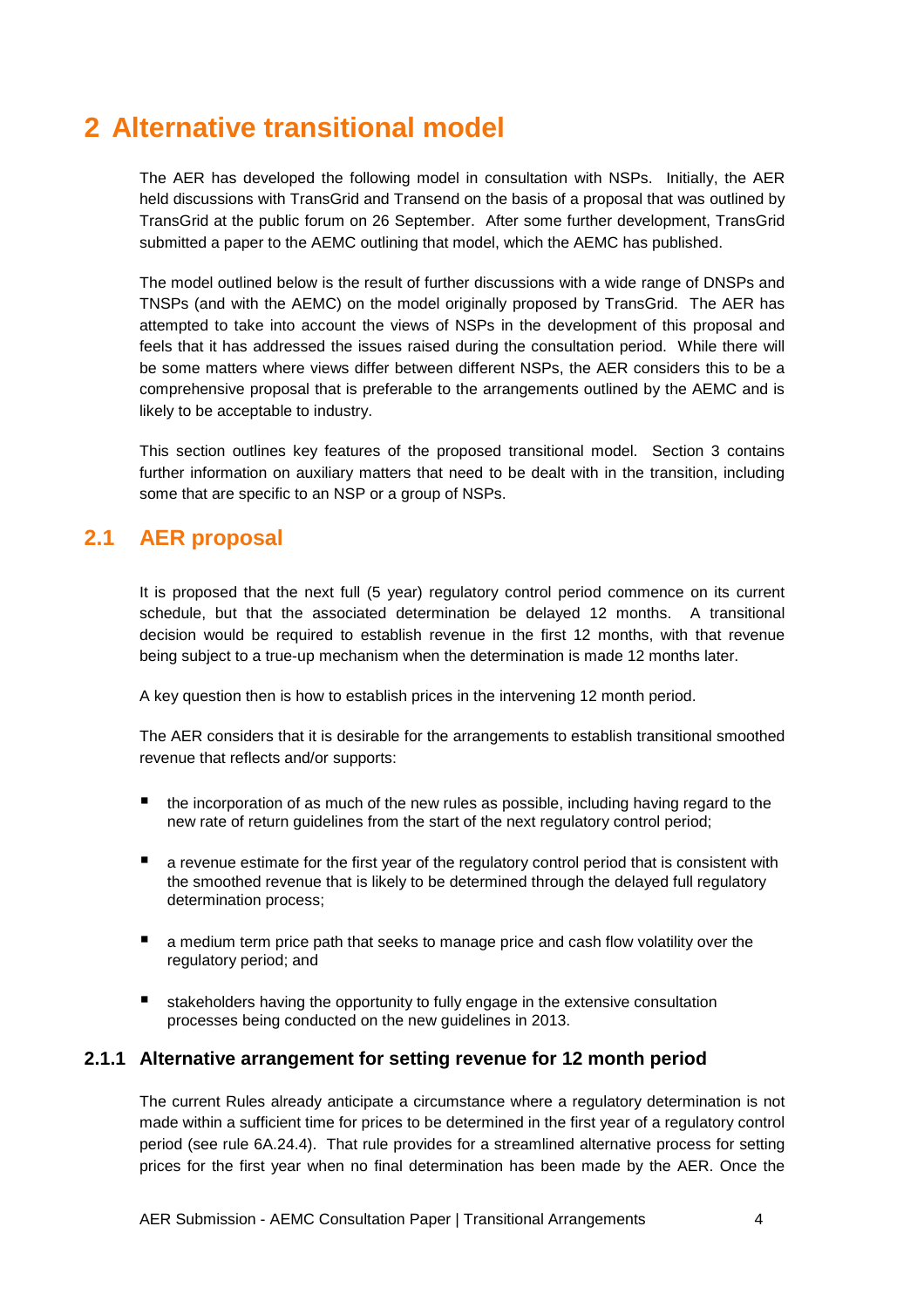determination is made, there is a mechanism for a true-up to occur in following years to take account of the prices used for the first year.

This provides a useful general model for dealing with a 12 month delay in the making of a determination for the next round of resets. The transitional rules would need to provide a mechanism for setting first year revenue (a placeholder revenue) that can then be trued-up over the remaining years of the regulatory control period when the final determination is made.

Consistent with this approach, the process of establishing the placeholder revenue, including consulting with stakeholders, should be as streamlined as possible, in recognition of the trueup that will follow.

Placeholder revenue would be determined on the basis of a statement from the NSP submitted to the AER 5 months out from the start of the next regulatory control period. Regardless of the form of control that is to apply, it will be necessary to establish an indicative smoothed "placeholder revenue" requirement which will allow businesses to implement pricing arrangements for the assigned control mechanism in the transitional year.

The placeholder revenue statement would be supported by indicative range based information provided by the NSP, including:

- the forecast revenue in the last year of the current regulatory control period;
- the indicative opening regulatory asset base at the beginning of the next regulatory control period
- **the possible indicative total and annual revenue requirements for the next regulatory** control period based on indicative inputs including:
	- **a** range of indicative opex forecasts;
	- **a** range of indicative capex forecasts;
	- a range of WACC forecasts, taking into account recent regulatory decisions, available market information, expected market trends and having regard to the rate of return guidelines;
	- an indicative CPI;
	- a summary of overall plans for total expenditure over the transitional regulatory control period and an indication of how the placeholder revenue requirement fits within that plan; and
- any other inputs necessary for determining the placeholder revenue requirement or pricing arrangements for the transitional year.

For regulatory periods that commence after 1 July 2014, the regulatory determination timeline is proposed to be extended to allow for added consultation with stakeholders (the extended regulatory determination process). For these businesses, such as the distributors in Queensland, SA and Victoria, there would be no need for a separate placeholder revenue statement (supported by range based information). Rather their statement would form part of their substantive regulatory proposal and would be supported by information in the regulatory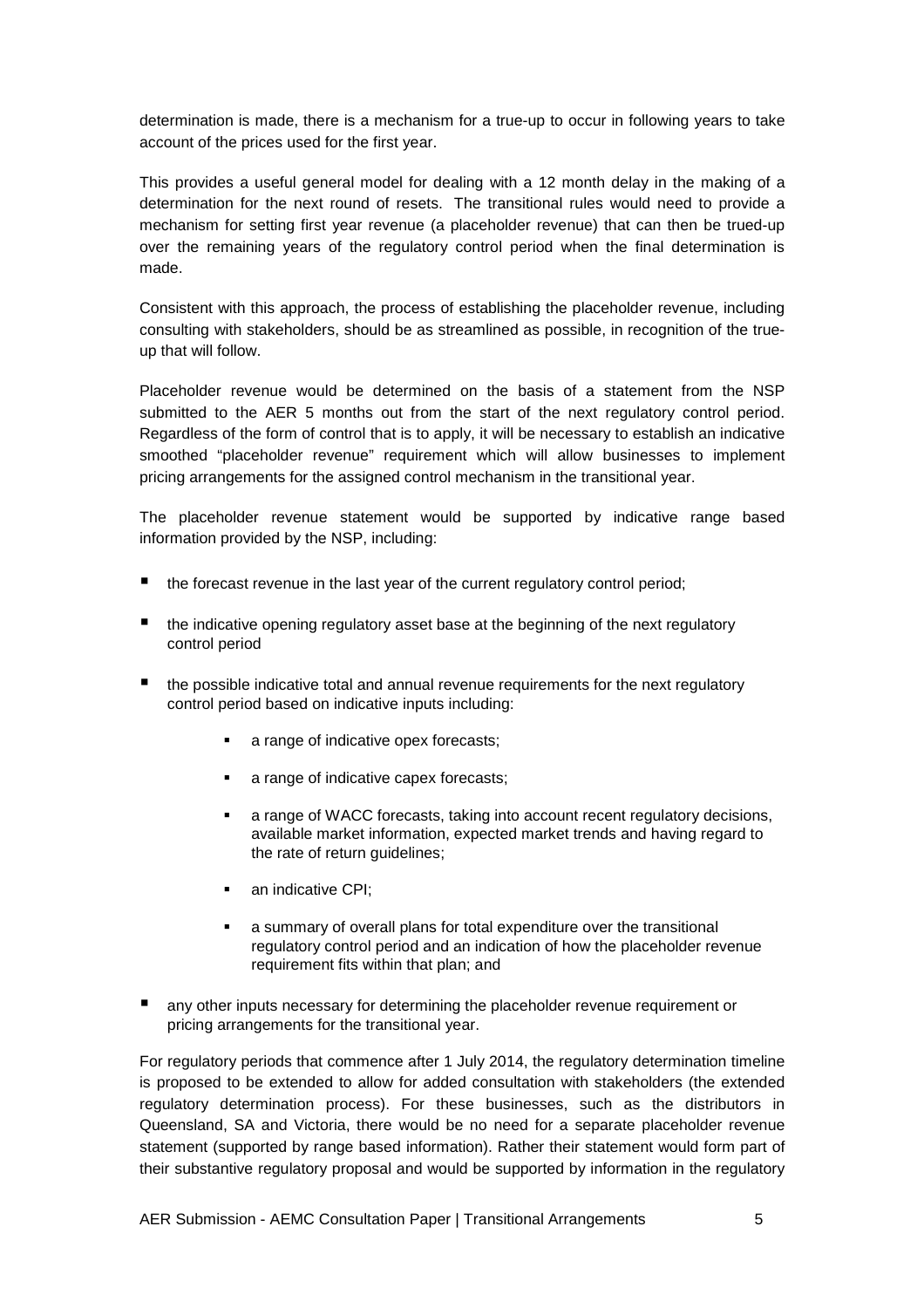proposal including proposed revenue requirements and forecasts. As discussed below, the decision making process on the placeholder revenue would be the same regardless of whether it was on the basis of the placeholder statement or the regulatory proposal.

The aim of this process is to establish a placeholder revenue that moves prices in a direction likely to be consistent with the full regulatory determination process. It is recognised that the first year revenue will not be determined with a level of precision. Further, to minimise the potential for unacceptable price variations to customers both between regulatory control periods and during the regulatory control period, a consideration of the medium term smoothed price path may be appropriate.

All stakeholders appear to have an interest in minimising avoidable differences in the placeholder revenue and the revenue path eventually determined for the regulatory control period, particularly where this difference would represent unnecessary price increases for customers. To minimise the potential for unacceptable price variations over the whole period to customers, it will be important for the AER to consider the effect of setting a placeholder revenue that allows for a medium term smoothed price path from the current regulatory control period into the transitional regulatory control period.

It is expected that, to the extent they are in place, the new Rules, AER Guidelines and the Framework and Approach process would facilitate estimating the placeholder revenue. The new regulatory framework would be used for the determination of the trued-up revenue for the full five years.

#### **2.1.2 Timing and process for setting placeholder revenue**

For NSPs whose next regulatory period commences on 1 July 2014, placeholder revenue statements should be submitted to the AER at least 5 months prior to the start of this period. This will allow sufficient time for the AER to approve an appropriate revenue and for prices to be put in place prior to the commencement of the transitional regulatory control period.

As above, for NSPs that have the extended regulatory determination process applying, the revenue or proposed pricing statements would form part of their substantive regulatory proposal. This timing is considered to be preferable to other options including requiring a placeholder statement ahead of the substantive revenue proposal. Bringing forward in this fashion would increase the margin of error on the transitional revenue as it would be determined well before the start of the period. Additionally, delaying the implementation of the enhanced consumer engagement mechanism for all other networks is also not desirable.

Following submission of the statement on the placeholder revenue, the AER would publish an invitation for submissions from interested stakeholders. While this level of transparency is considered important, it is equally important for stakeholders to appreciate that the aim of this process is only to establish a placeholder revenue. The AER would not be forming a view on the merits of any particular forecast or building block parameter.

Underlining the transitional arrangements is a commitment between businesses and the AER to consult early on the indicative revenue requirement for the first year. However, if a suitable outcome is not reached through consultation, the AER's power to ultimately determine revenue is intended to provide a simple and quick mechanism for resolving that deadlock. As such, where the AER rejects the statement, the AER will be required to approve its own placeholder revenue for that NSP. Therefore, it is necessary for the AER to approve or reject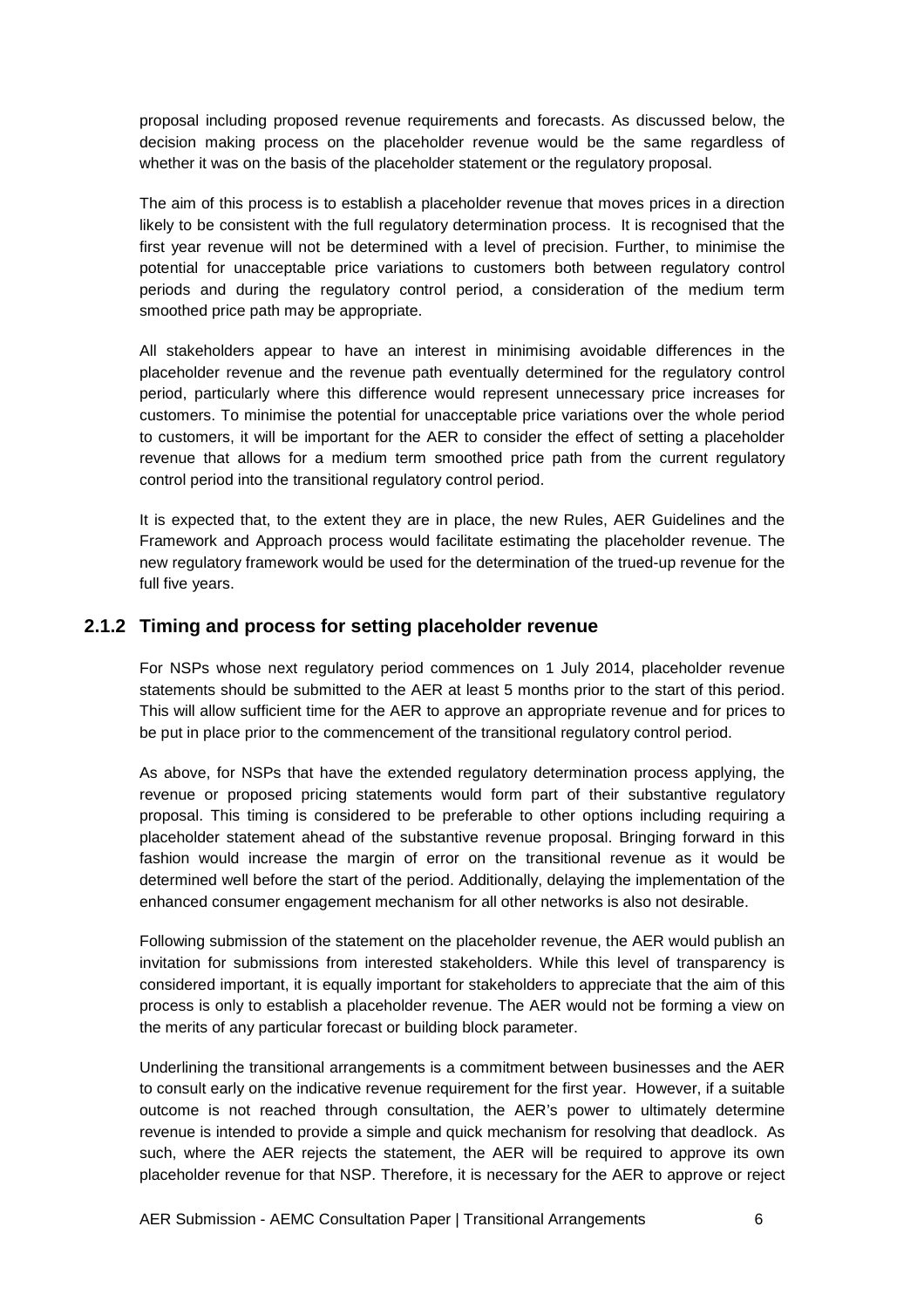the statement in sufficient time for prices to be set for the start of the regulatory control period. For TNSPs, the AER would publish the approved statement 3 months prior to the commencement of the first regulatory year of the transitional regulatory control period. For DNSPs, the AER would publish the approved statement 2 months prior to the commencement of the first regulatory year of the transitional regulatory control period. For DNSPs or TNSPs that have the extended process applying, the AER would publish a statement 4 months prior to the commencement of the first regulatory year of the transitional regulatory control period.

Where the AER is to establish a placeholder revenue, it is expected the AER would consider the following criteria:

- (1) whether the DNSP's nominated placeholder revenue is supported by and consistent with the information the DNSP has provided and any other information available to the AER at the time which the AER considers relevant for the next regulatory control period;
- (2) whether the placeholder revenue is likely to be broadly consistent with a distribution or transmission determination to be made by the AER for the transitional regulatory control period having regard to information provided by the DNSP, stakeholder submissions and any other information available to the AER at the time which the AER considers relevant;
- (3) the desirability of minimising variations in expected revenue between regulatory periods and regulatory years;
- (4) the desirability of minimising price variations for consumers between regulatory periods and regulatory years; and
- (5) compliance with the control mechanism for the transitional year as set out in the Framework and approach paper applying to the transitional regulatory control period.

#### **2.1.3 Other Timing Issues**

Certain decisions and processes would need to be delayed for the transitional regulatory control period (that is, the first regulatory control period after the new rules come into effect). These transitional time limits would need to be addressed in the draft rules.

It is proposed that the following decisions be delayed for 12 months for the transitional regulatory control period:

- the due date for the Framework and Approach paper and all administrative steps in the development of that paper
- the submission due date for the NSP's proposal and any required associated documents
- the making of the AER's regulatory decisions on the proposal.

For NSW/ACT DNSPs where the Framework and Approach process has already commenced under the existing rules, the AER could publish a part of that paper in the first quarter of 2013, rather than waiting until November 2013 which would be the due date for the paper under the proposal above.

This would cover matters where there has not been a significant change from the existing rules and where the content has already been substantially developed – classification, control mechanisms and dual function assets. We understand that the relevant DNSPs would prefer the Framework and Approach paper on these matters to be published early so as to provide greater certainty. While there is already discretion to publish the paper early, the transitional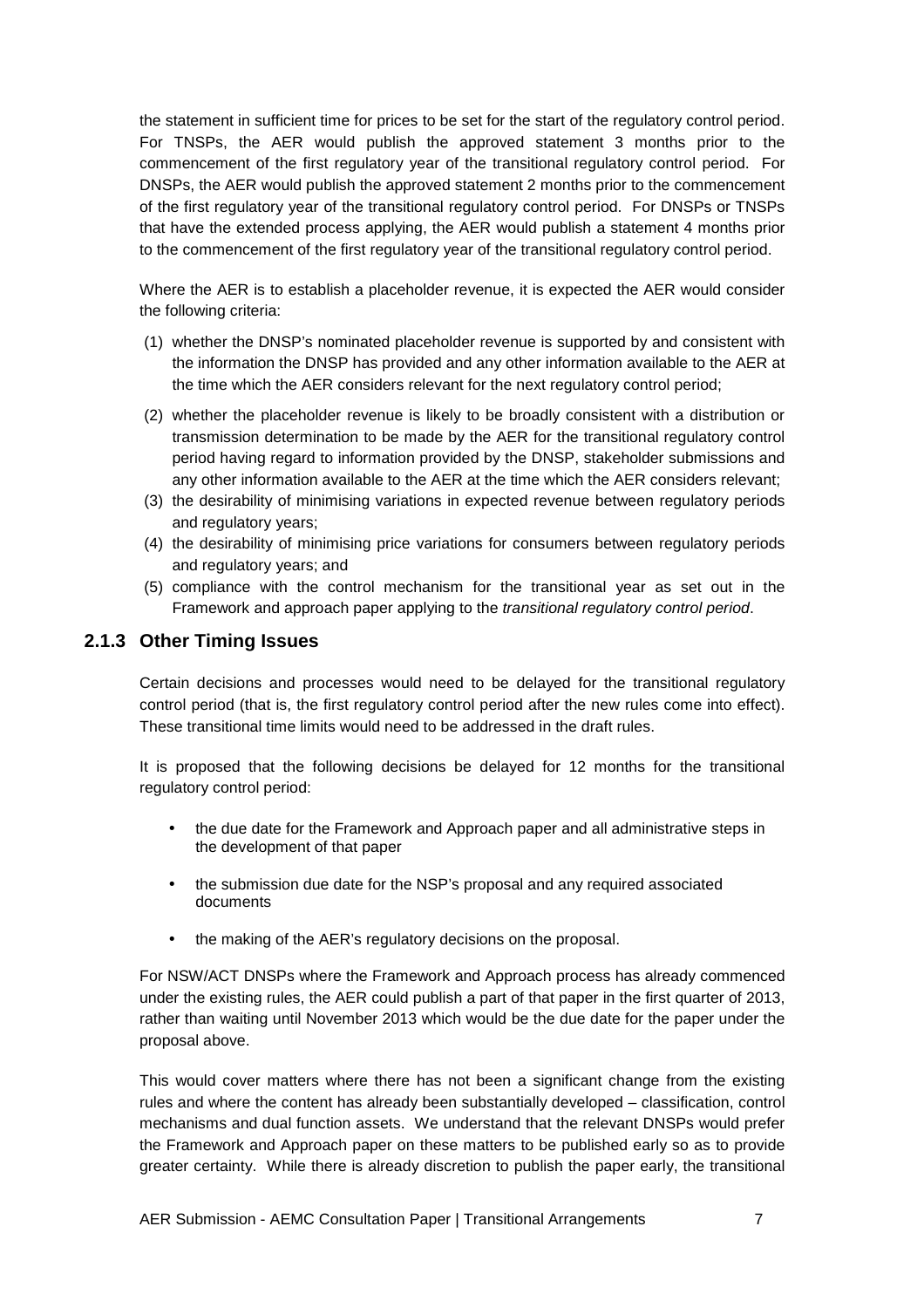arrangements should require the AER to segment the F&A paper into two parts and to be published at separate times. This would allow other matters to be set out in a second F&A paper in November 2013. The second F&A paper would cover incentive schemes, assessment methods and any other matters.

## **2.2 Other alternative models considered**

The AER recognises that during the course of consultations with industry some other models have been raised. For the reasons outlined below, the AER considers that its model is preferable and is capable of achieving support from a wide range of stakeholders.

#### **2.2.1 Mechanical approach to year one revenue**

A number of stakeholders have suggested that the process for setting the placeholder revenue (assuming there is a true up) should go one step further in terms of simplicity. That is, it is argued that the AER's discretion to approve an appropriate placeholder revenue should be removed if preset criteria are met. The AER understands that variations of this model have been put forward including:

- Automatic approval of the proposed placeholder revenue if it is below a preset percentage of the expected final year revenue from the previous period
- $\blacksquare$  A hybrid approach where the automatic approval above would apply, but if the business proposes something above the cap the AER approval process would apply.

The AER does not support these more mechanical methods for setting the placeholder revenue for a number of reasons. First it creates a default position of accepting revenues that may not any longer reflect efficient cost. For example, on the basis of current financial market conditions, a materially different rate of return is likely to be determined, when compared to the conditions that prevailed in the 2009 decisions.

Second, rolling forward expenditure at an existing or arbitrary level in the first year removes the need for a decision, but also removes the ability to take into account circumstances where a smoothed price path may be needed, including what price path may be needed given the likely movements over the full regulatory period. Establishing the placeholder revenue in the manner described in this submission allows year 1 revenues to at least estimate that likely revenue path, meaning that the true-up over the remaining years of the period is likely to be smaller. This will create a smoother price outcome for consumers.

The AER considers that some level of regulatory consideration is required to achieve this outcome. The risk of removing that consideration is that a circumstance may arise where a mechanical outcome produces an undesirable result.

#### **2.2.2 Greater certainty on opex and capex allowances**

Regardless of the model chosen for setting the placeholder revenue, there is broad support for a true-up to apply to the final determination to give effect to what is in essence a single 5 year regulatory period. As part of this, most businesses supported the AER approving an overall revenue requirement, rather than making a determination on individual components of the building blocks as part of the placeholder decision.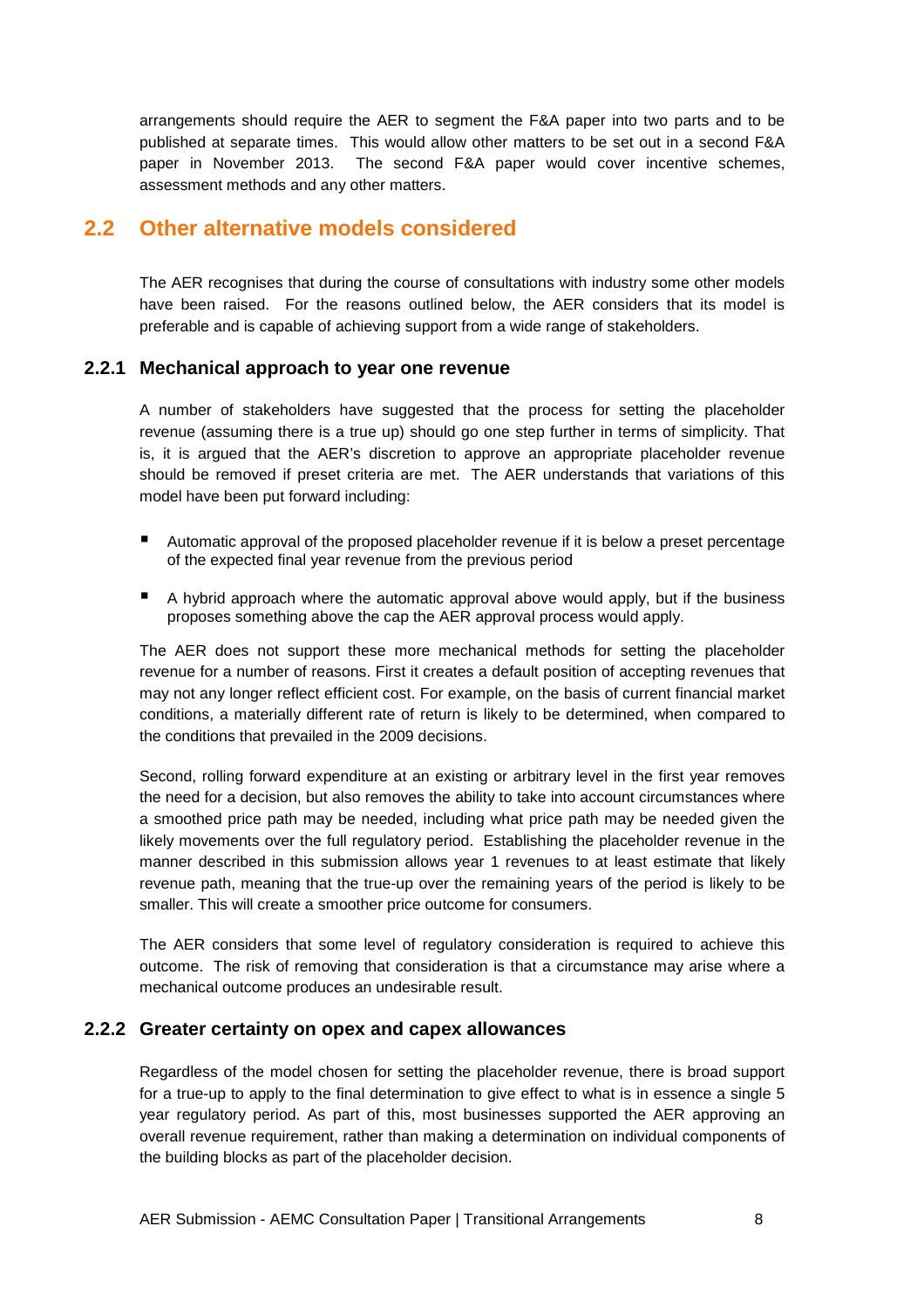However, a consequence of having a true up at the time of the full determination is that there are no final capex and opex allowances determined until near the end of the first year of the regulatory control period. Most businesses described this level of uncertainty as manageable, noting that the application of incentive schemes in year one of the transitional period would not seek to penalise businesses for any difference between actual and forecast in year one. In order to completely remove this uncertainty, a more substantial process for setting year one revenue would be required, which would likely need to more closely reflect the arrangements that the AEMC originally proposed.

On balance, it appears that the industry considers that the placeholder and true-up model best balances between managing the year one risks and the issues associated with having two distinct regulatory control periods and associated determinations.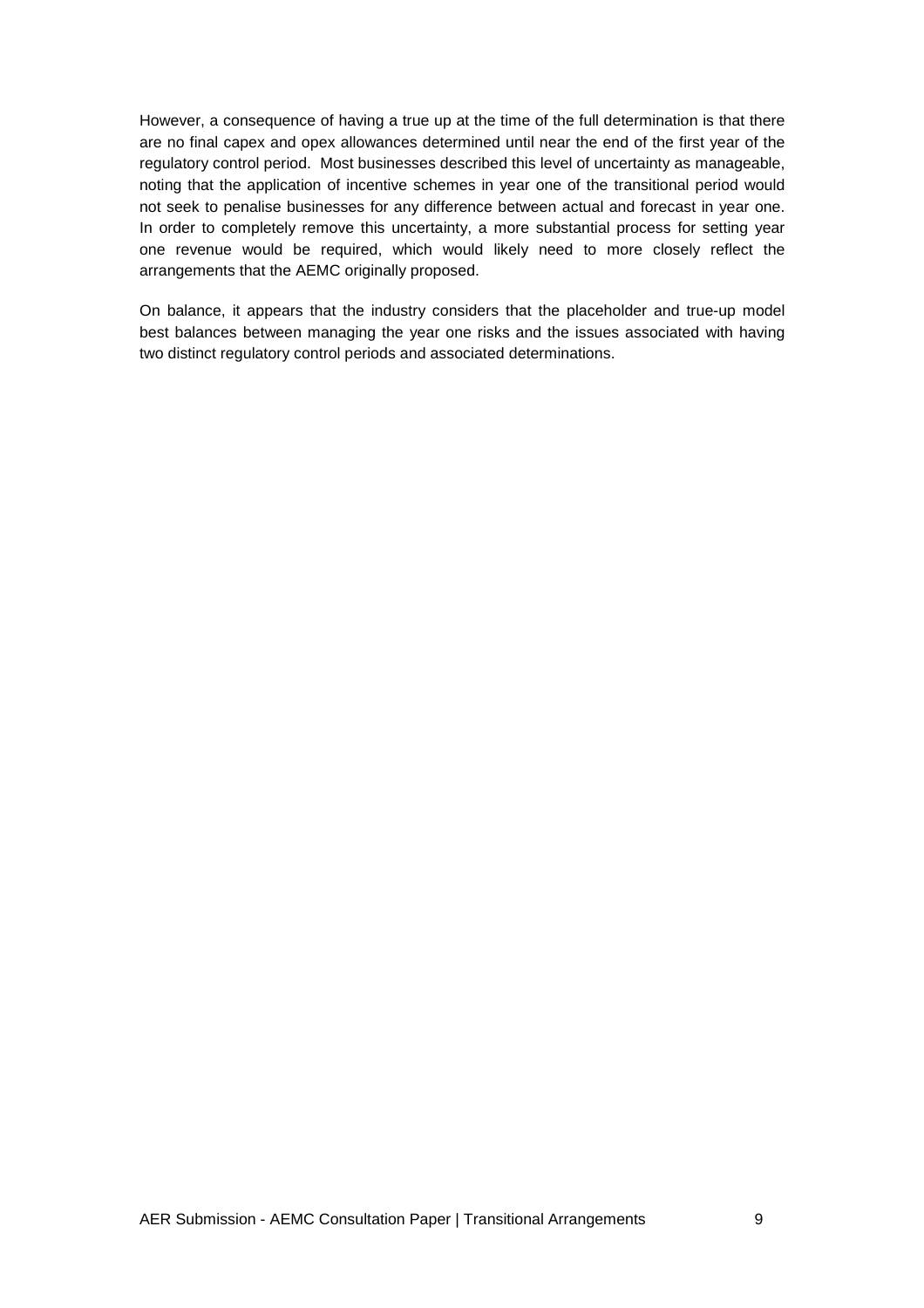## **3 Auxiliary matters**

Section two describes the AER's transitional model, including the proposed process for setting a placeholder revenue.

There will be some additional matters that need to be accounted for on a transitional basis for the first year of the regulatory control period while a full determination is being determined. These ancillary matters would include the operation of the incentive schemes, the operation of pass throughs and the pricing of alternative control services. The guiding principle that the AER has adopted in relation to these ancillary matters is that the rights and obligations of businesses in the current regulatory control period should generally be maintained until the full determination is made.

A number of specific matters could be dealt with as set out in the sections below.

To ensure that no matters are inadvertently missed in this process, the AER supports the adoption of a general catch all provision permitting the AER to determine that other rights and obligations of businesses that apply in the current regulatory control period shall continue to apply to the business until the full determination has been made.

### **3.1 Matters that generally apply to all NSPs**

- To allow for efficient debt risk management, it is important that the determination process accommodates sufficient and timely certainty in terms of key approaches and processes. Accordingly, the published Framework and Approach paper could appropriately be used to establish any necessary processes for determining the rate of return, such as the timing of any 'sampling period'.
- Pass through events. Most pass through events are prescribed in the rules and they would continue to apply. The transitional arrangements would provide that, during the first year, NSPs would have access to the same pass through events on the same basis as apply in the current regulatory control period. The nominated pass throughs to apply from years 2 to 5 would be determined using the new rules in the full determination, which will allow for additional pass through events to potentially be nominated.
- Certain policy and framework papers, such as the negotiating framework, Negotiated Service Criteria, and the pricing methodology, would preferably continue to apply until a full regulatory determination is made, where these policies and frameworks already exist under a current determination.
- EBSS. Given that the expenditure target for year one of the period will not be determined until well into the year, rolling forward the EBSS is not appropriate. In addition, there is some uncertainty as to the future form of the scheme, with the ongoing application of the EBSS to be considered concurrently with the development of guidelines during 2013. The AER intends to set out its proposed approach to the application of the EBSS in the framework and approach paper process for each business – this would be confirmed in the final determination towards the end of year one of the transitional regulatory control period. Transitional rules should provide appropriate flexibility (through the guidelines or the F&A process) for the EBSS to apply differently in the initial year of the transitional regulatory control period. For example, it may be necessary to set the target in the first year equal to the actual for the purposes of the incentive mechanism. This would allow the scheme to operate in years 2 to 5, without creating any distortions in year 1.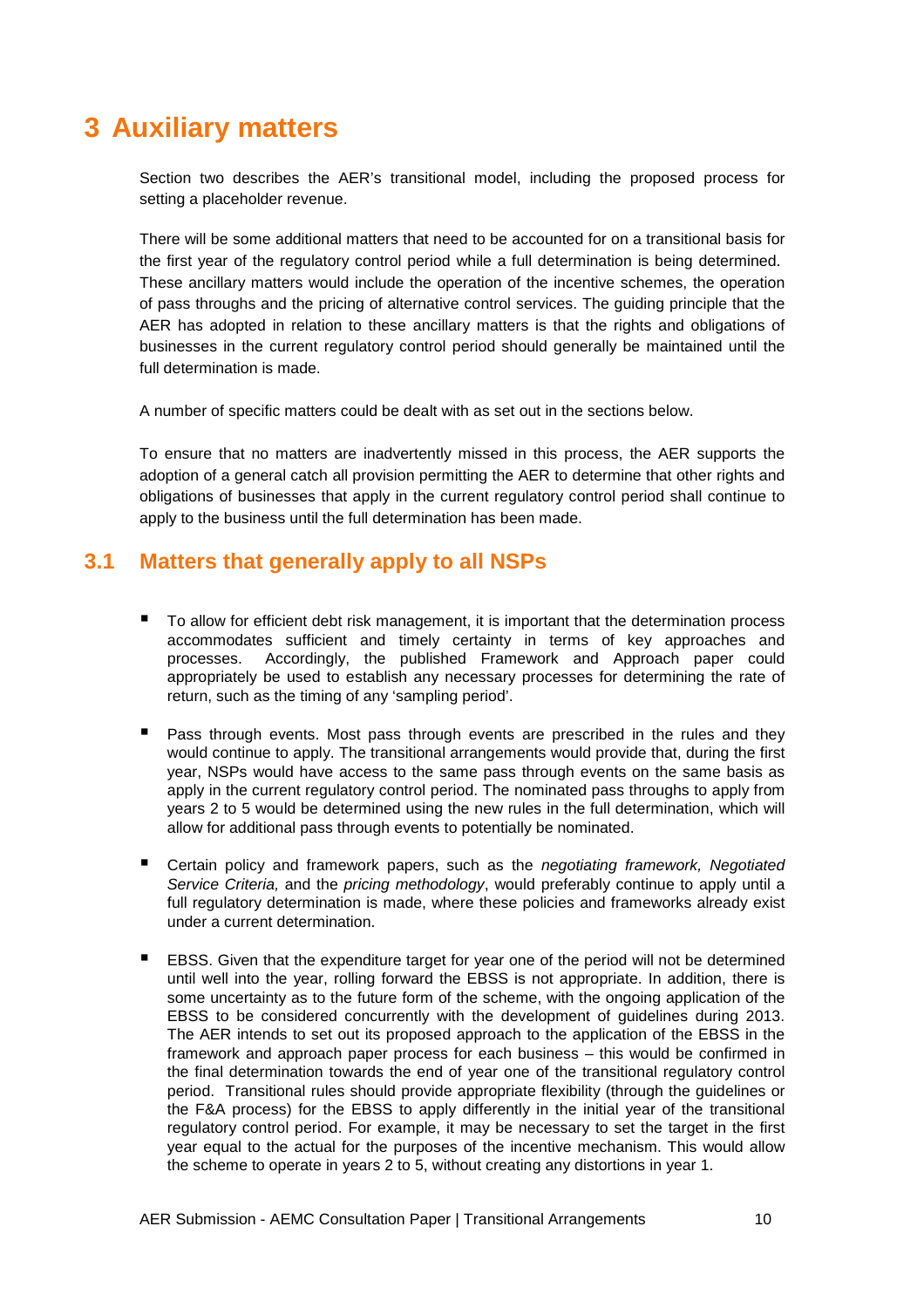Any new capex incentive scheme as allowed under the draft rules would not apply in year 1 of the transitional regulatory period, but could apply in years 2-5 following the full determination.

## **3.2 Matters that apply to DNSPs**

- **Distribution STPIS scheme.** The transitional rules should deem a rollover of existing arrangements to occur, unless the AER makes a different determination as part of the Framework and Approach paper. For example, target for year one could be deemed to be any target that applied in the last year of the previous regulatory control period, with the same amount of revenue at risk. Normal arrangements would apply for setting targets for years 2-5 as part of the full determination – the AER would set out its proposed approach in the Framework and Approach paper.
- **•** Demand Management and Embedded Generation Connection Initiative Scheme (DMEGCIS) arrangements for year one would also be finalised as part of the Framework and Approach. The transitional rules should deem the following rollover of arrangements to occur, unless the AER makes a different determination as part of the Framework and Approach paper.

For part A of the scheme, the transitional rules could deem an DMIA allowance in year one of the transitional regulatory period based on the average yearly DMIA amount provided (i.e.  $1/5<sup>th</sup>$  of the total provided) in the prior regulatory control period for the current DMIS.

Claw back amounts relating to the unused DMIA only occur in year two of the next period – so no transitional arrangement would be required. Part B of the scheme (foregone revenue related to projects approved under part A) would not be applied during year one of the transitional determination.

If not already addressed in existing law, the transitional arrangements should ensure that carryover arrangements continue to operate – that is, benefits accrued in the existing regulatory period could be recovered in the next regulatory period where needed under the scheme. The demand management arrangements for years 2-5 would be set in the full determination process and the proposed approach would be set out in the framework and approach paper – which should allow for consideration of the outcomes of the AEMC's power of choice review. The AER could consider applying part B from year 2, depending on the control mechanism that is set.

- Treatment of Regulatory Asset Base in relation to shared assets would continue for year one of the transitional regulatory control period as per clause 11.16.3 of the NER.
- Connection policies will need to be dealt with on a jurisdictional basis.
- In relation to Alternative Control Services, unlike Standard Control Services, there is no avenue to 'true up' any variations. For the first year of the transitional regulatory control period – prices should be rolled forward with a CPI increase.

### **3.3 Matters that apply to TNSPs**

Transmission STPIS scheme. There are 3 components to the *proposed transmission* STPIS scheme – the service component, the market impact component and the network

AER Submission - AEMC Consultation Paper | Transitional Arrangements 11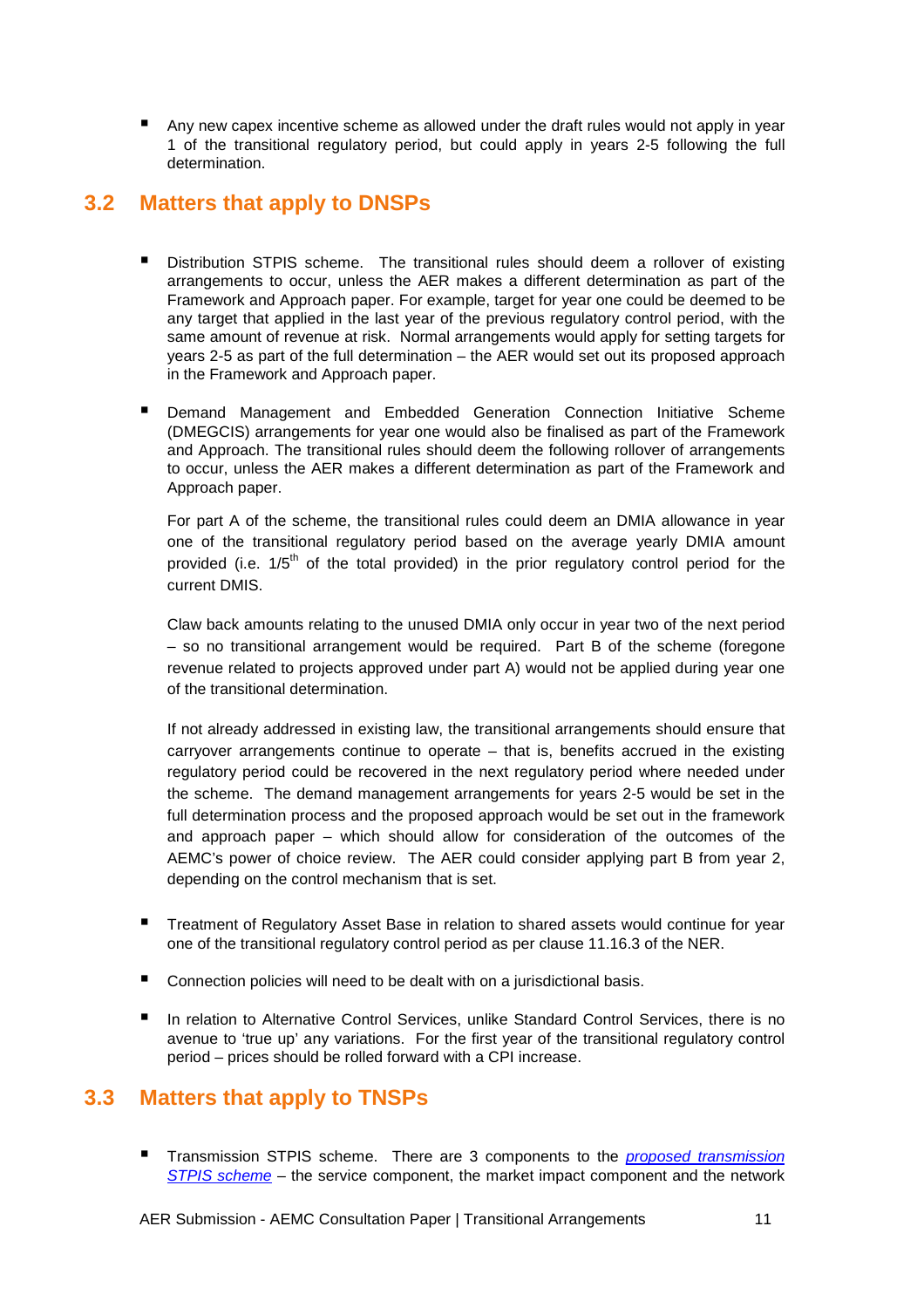capability component. For the service component, it is proposed that the existing targets from the final year of the current control period are used and rolled forward until a full determination is made. For the market impact component, the new design of the scheme could be used from the commencement of the new regulatory period, including the placeholder year. This is an automatic calculation for setting the target based on the last 3 years of actual performance, which we agree to every year. This would not appear to require significant work for the TNSP or the AER at the time of the placeholder decision. The network capability component, which is new for this version of the scheme, could also potentially apply from the commencement of the new regulatory period. The role of the AER under this part of the scheme is limited as AEMO considers it before it is submitted to the AER. While the scheme is currently in draft form, minimal changes are expected prior to finalisation.

### **3.4 Matters that apply to specific NSPs or groups of NSPs**

- Victorian DNSPs The Victorian F-Factor scheme should be able to continue to operate in the first year of the transitional regulatory period by rolling over existing targets. The transitional rules would deem this to occur, unless the AER makes a different determination as part of the Framework and Approach paper. It would be implemented through a pass through arrangement consistent with the process in the current year until a new determination is made.
- Victorian DNSPs Services currently regulated under the AMI Order In Council would continue to be regulated in accordance with that Order. To the extent that any transition is required at the expiry of the Order in council, these matter would be addressed through the Framework and Approach paper.
- NSW DNSPs The existing arrangements for the operation of the D-factor scheme could be continued for year one of the next regulatory control period in NSW. Arrangements for the DMEGCIS are noted in the section above.
- NSW DNSPs Businesses currently operating as a 'paper trial', without revenue at risk under the distribution STPIS could continue to do so in year 1 of the transitional regulatory control period.
- NSW DNSPs NSW public lighting Allowable public lighting price movements will need to be addressed for the transitional year. Details concerning the treatment of public lighting will need to be addressed through the Framework and Approach process. However, preliminary AER staff views are as follows. For assets constructed post 1 July 2009, the current approach will continue for the transitional year (that is, prices will be indexed by CPI). For assets constructed prior to 1 July 2009, the capital charges are decreasing as the RAB is depreciating with no new assets being added. Therefore an approach for the transitional year would be to take the 2013-14 total charge for each customer and apply that charge for 2014-15, subject to a later 'true up' process.
- Queensland DNSPs The transitional arrangements provided for in clause 11.16.10 in relation to Queensland for Capital contribution policies would continue in year one of the transitional regulatory control period.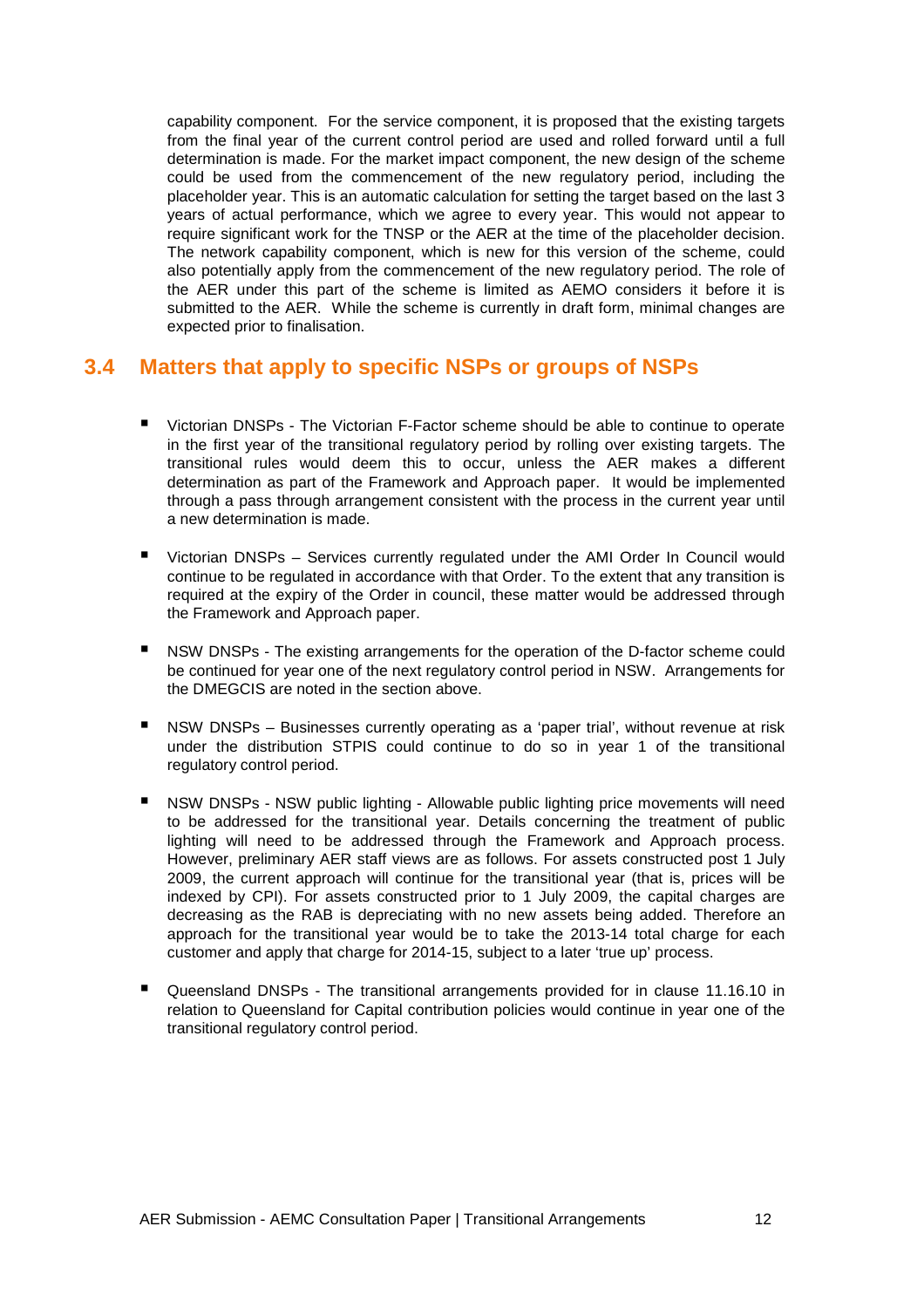## **4 Optimisation of the reset schedule**

The transitional rules could provide flexibility for adjustments to the reset schedule if more optimal arrangements can be agreed. The section below indicates two areas where the AER considers flexibility could be provided.

## **4.1 Flexibility to adjust the length of regulatory control periods**

The AEMC's discussion paper recognises that given the new lengthened regulatory process timelines in the AEMC's draft Chapter 6 and 6A rules, the AER may, if given appropriate flexibility, seek to optimise the alignment of the determination schedule. In this regard, the AEMC proposes a transitional rule that would allow the AER, with the agreement of the NSP, to set a regulatory control period that is shorter than the existing five year minimum. The AER welcomes this transitional arrangement.

The drafting of this transitional rule would require a minor adjustment to take account of the AER's proposal that there would not be a separate 12 month transitional determination. If the AER's proposal is adopted, the transitional rule should allow the AER to set the transitional regulatory control period at less than five years, with the agreement of the NSP.

The AER notes that the AEMC has recommended in principle that TNSP resets be aligned. As noted in the AER's response to the Transmission Frameworks Review (TFR) second interim report, if the alignment of TNSP resets were to be pursued, the rules would need to provide sufficient flexibility for the AER to set shortened (and lengthened) regulatory control periods. This would not only allow for the potential alignment of TNSPs, but could also be used to deal with consequential impacts on the determination schedule more generally. Avoiding congestion in the determination schedule would be a key consideration as this would be difficult to manage for the AER and NSPs, and may inhibit the participation of consumers in the process.

The AER has commenced discussions with NSPs about potential optimisation to the reset schedule. This may include use of the AEMC's proposed transitional provision to set regulatory control periods of less than five years, where this is advantageous and can be agreed with the relevant NSP. However, these discussions may not be fully concluded by the time the transitional rules are determined.

## **4.2 Optional application of transitionals to NSPs due in 2017**

Currently, under the AEMC proposal only ElectraNet's next determination (in 2018) would apply the new rules in full – other NSPs would have transitional arrangements designed to delay their next determination by a year. However, depending on the outcome of discussions with NSPs on optimising the reset schedule going forward, there may be circumstances where both the AER and an NSP that is currently due to be reviewed in 2017 wish to commence that next determination by applying the new rules in full instead of using the transitional arrangements to delay the reset by a year.

While the starting point would be that the transitional arrangements should apply to NSP resets currently due in 2017 to delay their next determination process by a year (and avoid overlap with earlier resets that are delayed by a year), it may not necessarily be appropriate